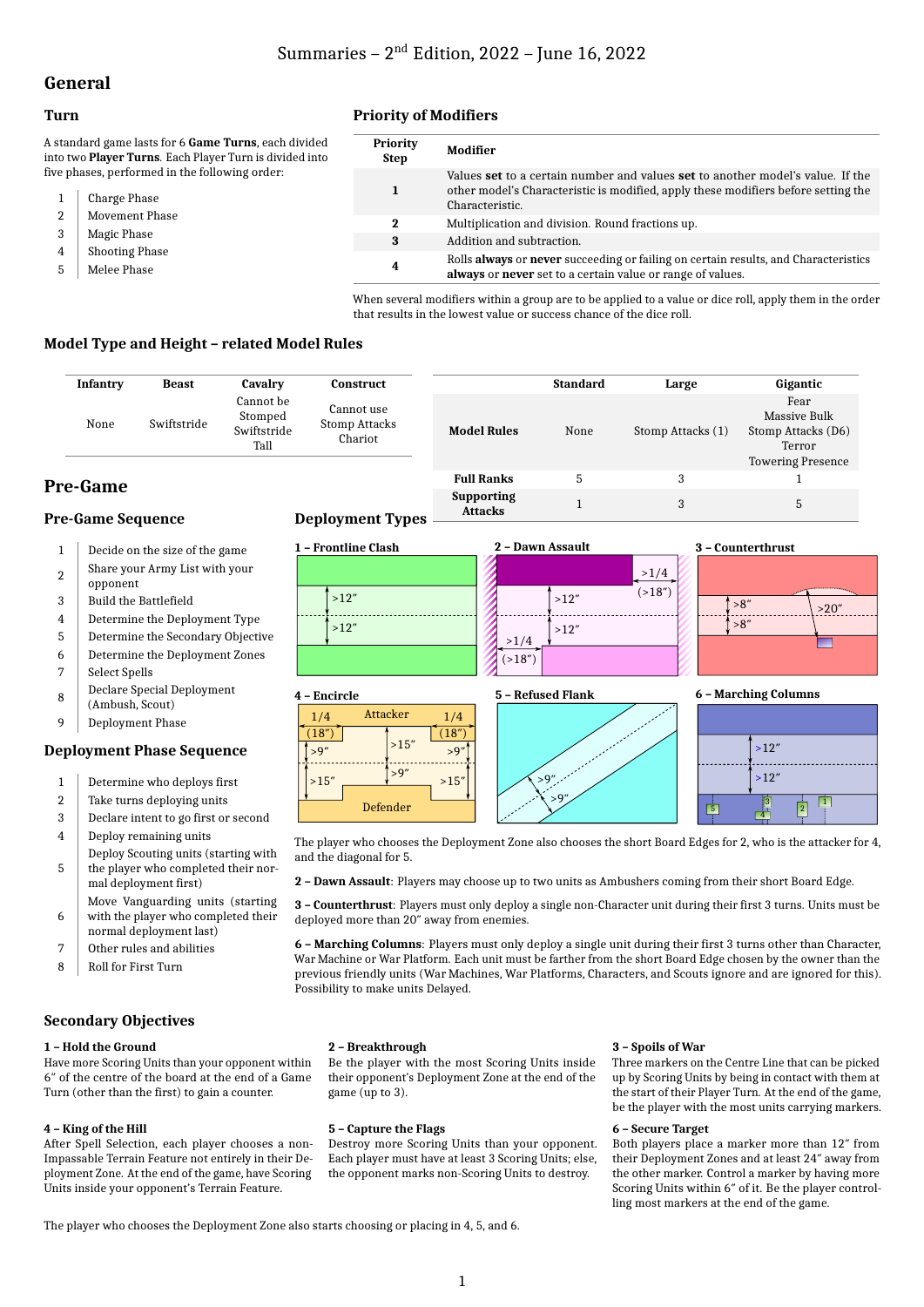# **Charge Phase**

#### **Charge Phase Sequence**

- 1 Start of the Charge Phase (and start of the Player Turn)
- 2 The Active Player chooses a unit and declares a Charge 3 The Reactive Player declares and resolves their Charge Reaction
- 4 Repeat steps 2–3 of this sequence until all units that wish to declare a Charge have done so
- 5 The Active Player chooses a unit that declared a Charge, then rolls for Charge Range, and moves the unit
- 6 Repeat step 5 of this sequence until all units that declared a Charge have moved
- 7 End of the Charge Phase

### **Maximising Contact**

Charge Moves must be made so the following conditions are satisfied as best as possible, in decreasing priority order.

- $\cdot$  1<sup>st</sup> priority: Make contact with no enemy units other than the one that was Charged. If it will be unavoidable to make contact with more than one enemy unit, make contact with as few enemy units as possible. Follow the rules for Multiple Charges.
- $\cdot$  2<sup>nd</sup> priority: Maximise the total number of Charging units that make contact (note that this is only applicable when multiple units Charge the same unit).
- $\cdot$  3<sup>rd</sup> priority: Avoid rotating the Charged unit. If it is unavoidable, rotate the unit as little as possible. Remember that units Engaged in Combat cannot be rotated.
- $\cdot$  4<sup>th</sup> priority: Maximise the number of models (on both sides) in base contact with at least one enemy model (including models fighting across gaps).

### **Movement Phase**

#### **Movement Phase Sequence**

- 1 Start of the Movement Phase
- 2 Rally Fleeing units and perform any Flee Moves
- 3 Select one of your units and a type of move (Advance, March, Reform), then move the unit
- 4 Repeat step 3, each time choosing a new unit that has not yet moved in the Movement Phase
- 5 | End of the Movement Phase

#### **Chances to Pass a Charge Range Roll**

Probabilities (in percentage) to pass a Charge Range roll depending on the remaining distance (i.e. the total distance minus the Advance Rate Characteristic):

|                                     | 2   | 3  | 4  | -5 | 6  | 7  | 8  | 9  | 10 | 11 | 12 |
|-------------------------------------|-----|----|----|----|----|----|----|----|----|----|----|
| <b>Charge</b>                       | 100 | 97 | 92 | 83 | 72 | 58 | 42 | 28 | 17 | 8  | 3  |
| Charge +<br>Swiftstride             | 100 | 99 | 98 | 95 | 89 | 81 | 68 | 52 | 36 | 20 | 7  |
| Charge +<br>reroll                  | 100 | 99 | 99 | 97 | 92 | 83 | 66 | 48 | 31 | 16 | 5  |
| Charge +<br>Swiftstride<br>+ reroll | 100 | 99 | 99 | 99 | 99 | 96 | 90 | 77 | 59 | 36 | 14 |

# **Terrain**

#### **Dangerous Terrain Tests**

Dangerous Terrain (DT) Test during March, Charge, Failed Charge, Flee, Pursuit, or Overrun Moves. 1 hit with Armour Penetration 10 that wounds automatically for each failed roll.

|                      |                 |                     | <b>Standard</b> | Large | Gigantic         | Chariot            |                                    |
|----------------------|-----------------|---------------------|-----------------|-------|------------------|--------------------|------------------------------------|
|                      |                 | Number of D6 rolled |                 |       | 3                | $+1$               |                                    |
|                      | <b>Infantry</b> | <b>Beast</b>        | Cavalry         |       | <b>Construct</b> | <b>Notes</b>       |                                    |
| <b>Forests</b>       |                 |                     | DT(1)           |       | DT(1)            |                    | DT (1) for Flying Movement         |
| Ruins                | $DT(1)$ *       | $DT(1)$ *           | $DT(2)$ *       |       | $DT(2)$ *        | *Unless Skirmisher |                                    |
| <b>Water Terrain</b> | DT $(1)$ **     | DT $(1)$ **         |                 |       |                  |                    | **Standard Height and on foot only |
| Walls                |                 |                     |                 |       | DT(2)            |                    |                                    |

#### **Other Terrain Rules**

Cover and Line of Sight rules described in Shooting Phase.

|                           | Rules (not including Cover and Line of Sight)                                             |
|---------------------------|-------------------------------------------------------------------------------------------|
| <b>Fields</b>             | None                                                                                      |
| <b>Forests</b>            | No Steadfast<br>Infantry with Light Troops are Stubborn (unless Towering Presence or Fly) |
| <b>Hills</b>              | Reroll failed Charge Range rolls when Charging from a Hill                                |
| <b>Impassable Terrain</b> | Models cannot move into or through                                                        |
| <b>Ruins</b>              | None                                                                                      |
| Walls                     | Units with Front Facing in contact gain Distracting against Charging enemies              |
| <b>Water Terrain</b>      | No Steadfast<br>Lose Flaming Attacks when attacking from or into it with Melee Attacks    |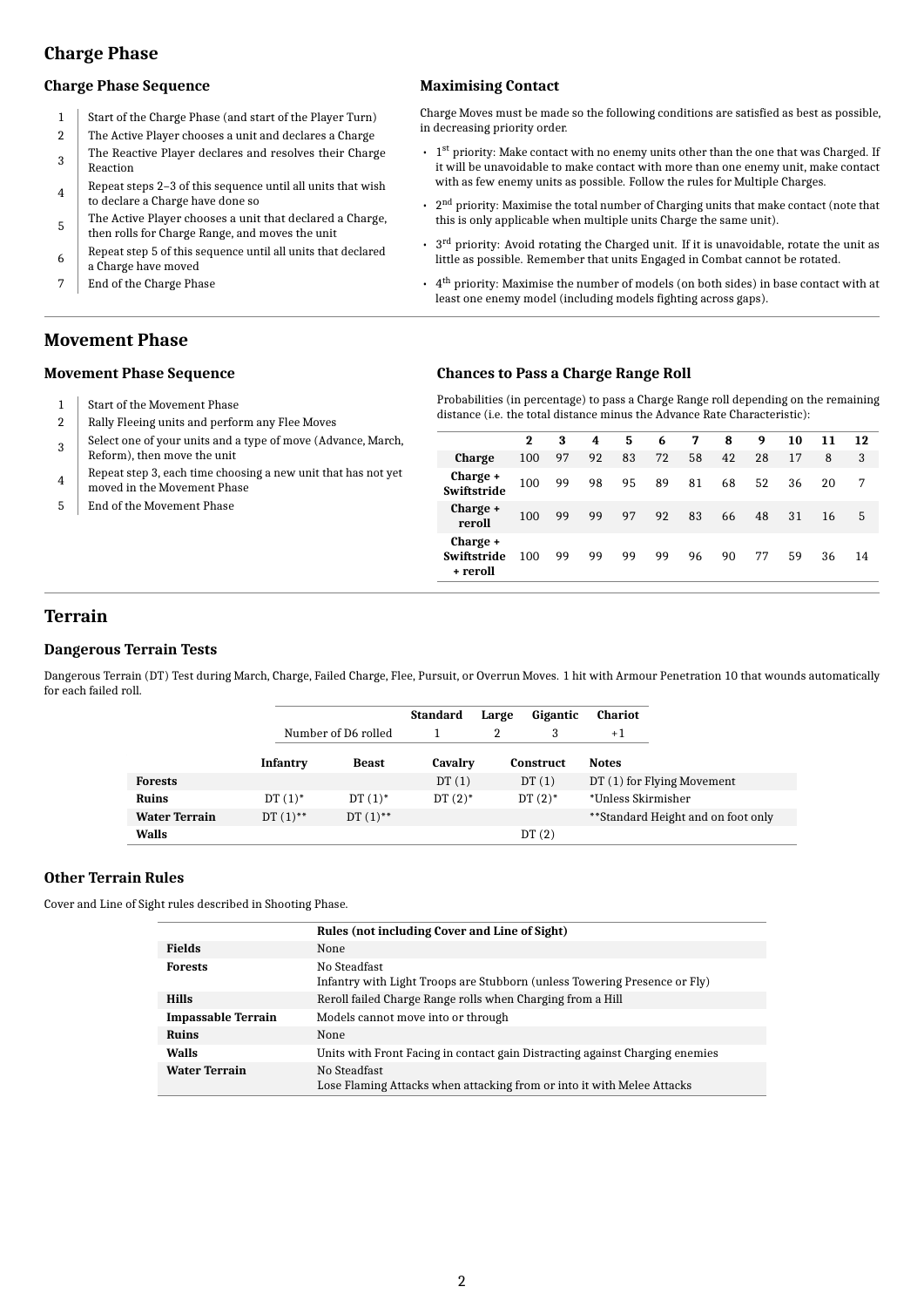# **Magic Phase**

#### **Magic Phase Sequence**

- 1 Start of the Magic Phase
- 2 Draw a Flux Card
- 3 Siphon the Veil
- 4 Cast a spell with one of your models (see "Spell Casting Sequence")
- 5 Repeat step 4 for each spell the Active Player wishes to cast
- 6 End of the Magic Phase

### **Spell Casting Sequence**

- A Casting Attempt. If failed, skip steps B–F
- B Dispelling Attempt. If successful, skip steps C–F
- C In case of Broken Concentration, skip steps D–E and go directly to
- step F
- $D$  Resolve the spell effect
- E If applicable, choose target(s) for the Attribute Spell and resolve its effect
- F If applicable, apply the Miscast effect

#### **Casting Attempt**

- 1 The Active Player declares which Wizard is casting which spell and how many Magic Dice will be used. If applicable, they also declare which version of the spell is used and what its targets are. Between 1 and 5 dice from the Active Player's Magic Dice pool must be used.
- $\mathcal{D}$ The Active Player rolls the chosen number of Magic Dice from the Magic Dice pool and adds the results of the rolled dice and any Casting Modifiers together. This total is referred to as the total casting roll.
- 3 The Casting Attempt is passed if the total casting roll is **equal to or greater** than the spell's Casting Value. The Casting Attempt fails if the total casting roll is less than the spell's Casting Value. Note that the Casting Attempt may Fizzle if 2 or more dice were used (see "Fizzle").

#### **Dispelling Attempt**

- 1 The Reactive Player declares how many Magic Dice will be used from their pool. The Reactive Player must use at least 1 dice for a Dispelling Attempt. Note that there is no maximum number of Magic Dice allowed to be used for a Dispelling Attempt.
- 2 The Reactive Player rolls the chosen number of dice and adds the results of the rolled dice and any Dispelling Modifiers together, to get the total dispelling roll.
- 3 The Dispelling Attempt is successful if the total dispelling roll is **equal to or greater** than the total casting roll. If so, the spell is dispelled and the spell is not cast. The Dispelling Attempt fails if the total dispelling roll is less than the total casting roll. If so, the spell is successfully cast. Note that the Dispelling Attempt may Fizzle if 2 or more dice were used (see "Fizzle").

#### **Bound Spell Casting Attempt**

1 The Active Player declares which model will cast which Bound Spell, and whether they will use 2 or 3 Magic Dice. If applicable, the Active Player also declares the targets of the spell. The spell is always cast with the basic version as Bound Spells cannot be Boosted.

**Flux Cards**

- 2 The Active Player removes the chosen number of Magic Dice (2 or 3) from their Magic Dice pool (do not roll them).
- 3 The Casting Attempt is always passed.

#### **Fizzle**

| When a Casting Attempt or Dispelling Attempt is failed for which 2 dice or more                                                                                  | <b>Flux Card</b>       |                 |  |  | 1 2 3 4 5 6 7 8 |  |
|------------------------------------------------------------------------------------------------------------------------------------------------------------------|------------------------|-----------------|--|--|-----------------|--|
| were used, any Magic Dice that rolled a natural '1' are returned to the Magic<br>Dice pool they were taken from. Note that this does not apply to passed Casting | <b>Magic Dice</b>      |                 |  |  | 4 5 5 5 5 6 6 7 |  |
| Attempts that are then dispelled.                                                                                                                                | <b>Veil Tokens</b>     | 3 2 5 7 9 5 7 7 |  |  |                 |  |
|                                                                                                                                                                  | Miscast Modifiers $+1$ |                 |  |  |                 |  |

#### **Miscast**

| Three of a kind: | Miscast Effects (after resolving the spell and Attribute effects, unless 111)                                                                                                 |
|------------------|-------------------------------------------------------------------------------------------------------------------------------------------------------------------------------|
| 000 or lower     | No effect.                                                                                                                                                                    |
| 111              | <b>Broken Concentration</b>                                                                                                                                                   |
|                  | The Casting Attempt fails (apply Fizzle as normal).                                                                                                                           |
| 222              | Witchfire                                                                                                                                                                     |
|                  | The Caster's unit suffers <b>D6 hits</b> with Armour Penetration 2, Magical Attacks, and a Strength equal to the number of<br>Magic Dice that were used for the casting roll. |
| 333              | <b>Magical Inferno</b>                                                                                                                                                        |
|                  | The Caster's unit suffers 2D6 hits with Armour Penetration 2, Magical Attacks, and a Strength equal to the number of<br>Magic Dice that were used for the casting roll.       |
| 444              | Amnesia                                                                                                                                                                       |
|                  | The Caster cannot cast the Miscast spell anymore this game.                                                                                                                   |
| 555              | <b>Backlash</b>                                                                                                                                                               |
|                  | The Caster suffers 2 hits that wound on 4+ with Armour Penetration 10 and Magical Attacks.                                                                                    |
| 666              | Implosion                                                                                                                                                                     |
|                  | The Caster suffers 4 hits that wound on 4+ with Armour Penetration 10 and Magical Attacks.                                                                                    |
| 777 or higher    | <b>Breach in the Veil</b>                                                                                                                                                     |
|                  | The Caster's model is removed as a casualty (no saves of any kind allowed).                                                                                                   |
|                  |                                                                                                                                                                               |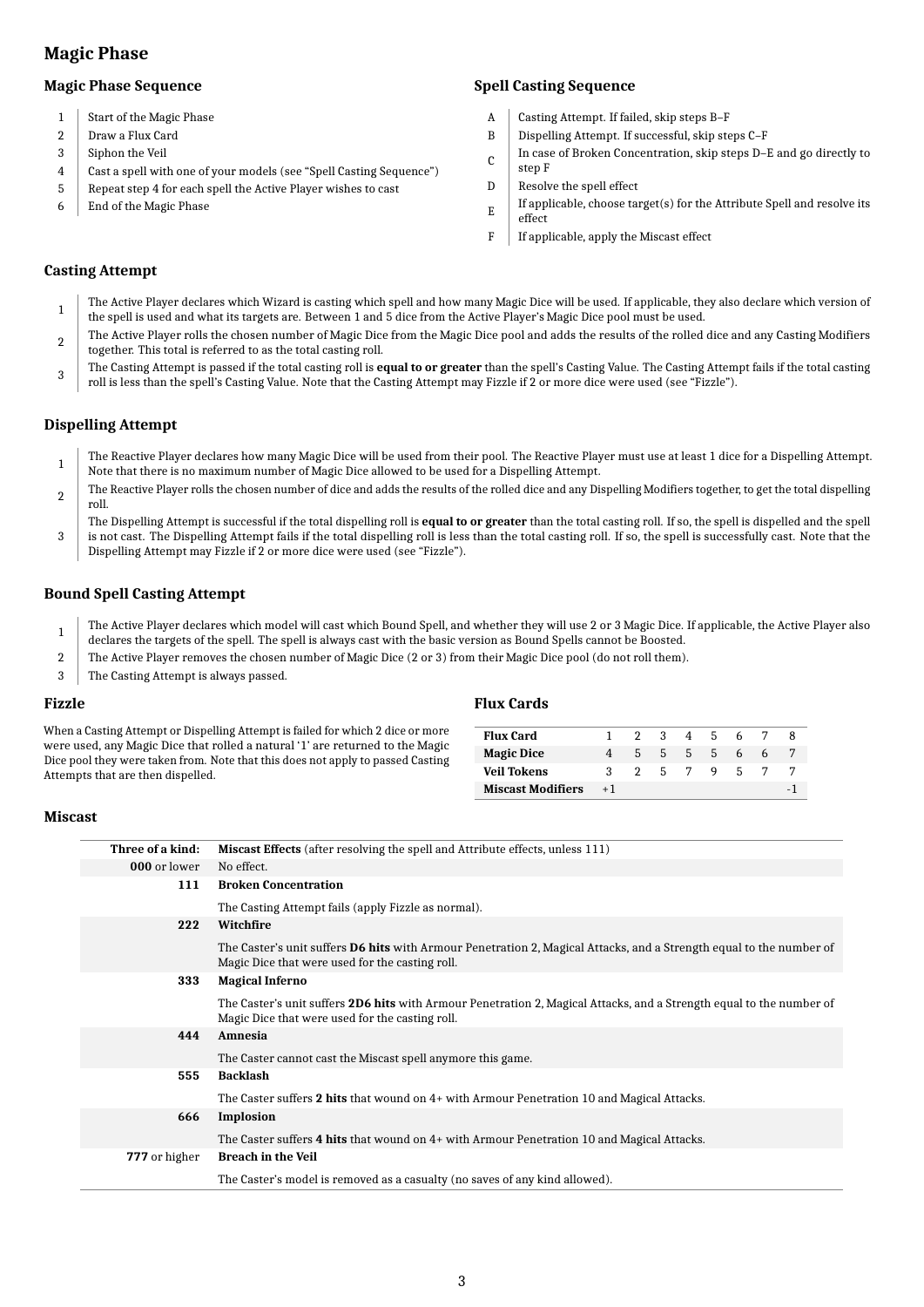# **Shooting Phase**

#### **Shooting Phase Sequence**

- 1 Start of the Shooting Phase
- 2 Select one of your units and perform a Shooting Attack
- 3 Repeat step 2 with a different unit that has not performed a Shooting Attack during this phase yet
- 4 When all units that can (and want to) shoot have done so, the Shooting Phase ends

#### **To-Hit Modifiers**

| Long Range          | -1 | Stand and Shoot | - 1 |
|---------------------|----|-----------------|-----|
| (if Accurate)       |    | Soft Cover      | -1  |
| Moving and Shooting | -1 | Hard Cover      | -2  |
| (if Quick to Fire)  |    | Hard Target (X) | -X  |
| (if Unwieldy)       | -2 |                 |     |
| (if both)           |    |                 |     |

#### **Line of Sight and Cover**

Determine Line of Sight, range, and Cover for each shooting model. A model is considered to have Line of Sight to a unit if it can draw Line of Sight (endpoint in the unit's Front Arc) to any model inside that other unit or to any part of the other unit's Unit Boundary.

Choose a point on the shooting model's Front Facing. From the chosen point, check how large the fraction of the Target Facing is that is behind obstructions. If half or more of the Target Facing is obscured, the target benefits from Cover.

Models always ignore their own unit and the Terrain Feature they are inside for Cover purposes.

#### **Selection of Shooting Rules**

Each unit can only shoot once per phase. All models in the same unit must shoot at the same target. Only models in the first and second rank may shoot. All R&F models except Champions must use the same type of Shooting Attack. In case of Multipart Models, each model part can make a Shooting Attack in the same phase.

**Hopeless Shots:** In order to hit on 7+, hit on 6+ and then roll 4+.

#### **Misfire Table for Artillery Weapons**

| Result                | <b>Misfire Effect</b>                                                                                                                                                               |
|-----------------------|-------------------------------------------------------------------------------------------------------------------------------------------------------------------------------------|
|                       | <b>Explosion!</b>                                                                                                                                                                   |
| $\Omega$<br>(or less) | All models within D6" of the Misfiring model suffer a hit<br>with Strength 5 and Armour Penetration 2. The shooting<br>model is then destroyed and removed as a casualty.           |
|                       | <b>Breakdown</b>                                                                                                                                                                    |
| $1 - 2$               | The model cannot shoot with the weapon for the rest of the<br>game.                                                                                                                 |
|                       | Jammed                                                                                                                                                                              |
| $3 - 4$               | The Artillery Weapon may not shoot in the owner's next<br>Player Turn. If the model is a War Machine, the model is<br>Shaken until the end of the owner's next Player Turn instead. |
|                       | <b>Malfunction</b>                                                                                                                                                                  |
| 5+                    | The shooting model loses a Health Point with no saves of<br>any kind allowed.                                                                                                       |

Standard Gigantic



All other Height combinations yield either Hard Cover or no Line of Sight, depending on whether the target is completely obscured by the intervening model or not.

Large

|                           | Line of Sight                       | Cover                                                    |
|---------------------------|-------------------------------------|----------------------------------------------------------|
| <b>Fields</b>             | Covering (inside)                   | Soft Cover for non-Towering Presence                     |
| <b>Forests</b>            | Covering (inside or behind)         | Soft Cover                                               |
| <b>Hills</b>              | Opaque Terrain<br>Covering (behind) | Soft Cover if partially on<br>Hard Cover if entirely off |
| <b>Impassable Terrain</b> | Opaque Terrain                      | Hard Cover                                               |
| <b>Ruins</b>              | Covering (inside)                   | Hard Cover for non-Towering Presence                     |
| Walls                     | Covering (behind and Defending)     | Hard Cover for non-Towering Presence                     |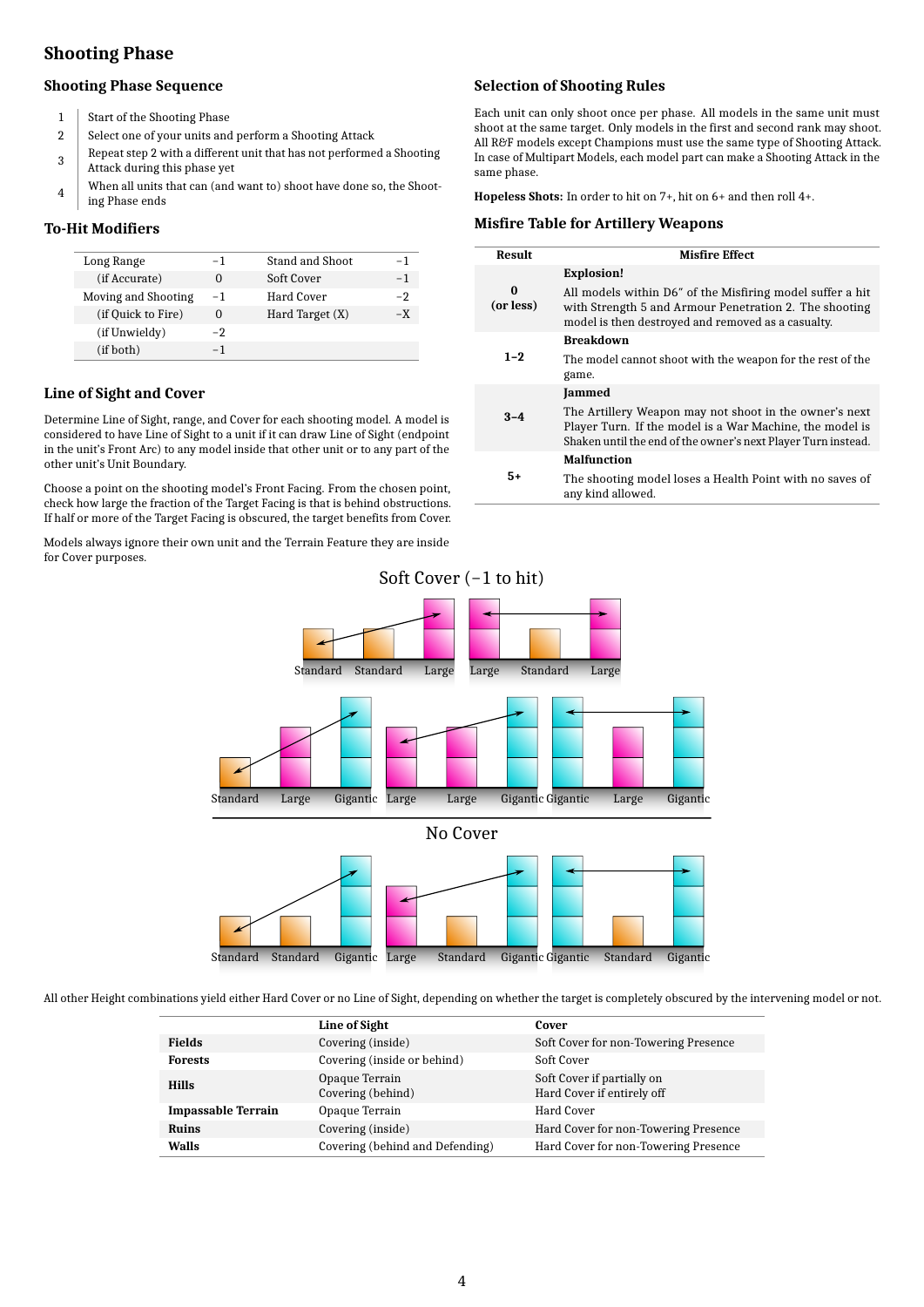### **Melee Phase**

#### **Melee Phase Sequence**

- 1 Start of the Melee Phase
- 2 Apply any No Longer Engaged
- 3 The Active Player chooses a combat that has not already been fought
- during this Melee Phase
- 4 Fight a Round of Combat
- 5 Repeat steps 2–4
- 6 Once all units that were Engaged in Combat at the start of the phase have fought, the Melee Phase ends

#### **Combat Score Summary**

| Health Points Lost by<br>Enemy Units | +1 for each Health Point                                |
|--------------------------------------|---------------------------------------------------------|
| Overkill                             | +1 for each Health Point (maximum +3)                   |
| Charge                               | $+1$                                                    |
| Rank Bonus                           | +1 for each Full Rank after the first<br>$(maximum +3)$ |
| Standard                             | +1 for each Standard and Battle Standard<br>Bearer      |
| <b>Flank Bonus</b>                   | $+1$ or $+2$                                            |
| Rear Bonus                           | $+2$ or $+3$                                            |

### **Post-Game**

### **Battle Points**

| <b>Victory Point Difference</b>     | <b>Battle Points</b>                  |        |       |
|-------------------------------------|---------------------------------------|--------|-------|
| Percentage of<br><b>Army Points</b> | (if playing with<br>4500 Army Points) | Winner | Loser |
| $0 - 5\%$                           | $0 - 225$                             | 10     | 10    |
| $>5-10%$                            | 226-450                               | 11     | 9     |
| $>10-20%$                           | $451 - 900$                           | 12     | 8     |
| $>20-30%$                           | $901 - 1350$                          | 13     | 7     |
| $>30-40%$                           | 1351-1800                             | 14     | 6     |
| $>40-50%$                           | 1801-2250                             | 15     | 5     |
| $>50-70%$                           | 2251-3150                             | 16     | 4     |
| $>70\%$                             | >3150                                 | 17     | 3     |
|                                     | Winning Secondary Objective           | $+3$   | $-3$  |

# **Attacks**

### **Attack Sequence**

- 1 Attacker allocates attacks if applicable.
- 2 Determine number of hits.
- 3 Attacker distributes hits if applicable.
- 4 Attacker rolls to wound; if successful, proceed.
- 5 Defender makes Armour Save rolls; if failed, proceed.
- 6 Defender makes Special Save rolls; if failed, proceed.
- 7 Defender suffers unsaved wounds.
- 8 Defender loses Health Points.
- 9 Defender removed casualties.
- 10 Defender takes Panic Tests if necessary.

### **Close Combat To-Hit Table**

| Offensive Skill minus Defensive Skill Needed roll to hit |  |
|----------------------------------------------------------|--|
| $4 \text{ or more } 2+$                                  |  |
| $1 to 3 + 3 +$                                           |  |
| 0 to $-3$ 4+                                             |  |
| $-4$ to $-7$ 5+                                          |  |
| $-8$ or less $-6+$                                       |  |

# **Round of Combat Sequence**

- 1 Start of the Round of Combat
- 2 Choose a weapon
- 3 Make Way
- 4 | Issue and accept Duels
- 5 Determine the Initiative Order Roll Melee Attacks, starting with the first Initiative Step: 1. Allocate attacks
- 6 2. Roll to hit, to wound, saves, and remove casualties 3. Repeat 1. and 2. for the next Initative Step
- 7 Calculate which side wins the Round of Combat. Losers roll Break Tests
- 8 Roll Panic Tests for units within 6" of friendly Broken units
- 9 Decide to Restrain or to Pursue
- 10 Roll Flee Distances
- 11 Roll Pursuit Distances
- 12 | Move Fleeing units
- 13 | Move Pursuing units
- 14 | Post-Combat Pivots and Post-Combat Reforms
- 15 Combat Reforms
- 16 End of the Round of Combat. Proceed to the next combat

### **Scoring Victory Points**

| <b>Enemy unit</b>                       | VP provided                         |
|-----------------------------------------|-------------------------------------|
| Removed as a casualty                   | 100% of Point Cost                  |
| Fleeing                                 | 50% of Point Cost                   |
| Shattered                               | 50% of Point Cost                   |
| Shattered and Fleeing                   | 100% of Point Cost                  |
| General or BSB removed as<br>casualties | 100% of Point Cost plus 200 VP each |

**Shattered:** Units at 25% or less of their starting number of Health Points at the end of the game. Characters are counted separately from the units they have joined.

### **To-Wound Table**

| Strength minus Resilience Needed roll to wound |          |
|------------------------------------------------|----------|
| $2 \text{ or more } 2+$                        |          |
|                                                | $1 \t3+$ |
| 0                                              | $4+$     |
| $-1$ 5+                                        |          |
| -2 or less                                     | $6+$     |

#### **Armour Saves**

|             | Armour minus AP Needed roll to disregard the wound |
|-------------|----------------------------------------------------|
|             | 0 or less No save possible                         |
|             | $1 \t 6+$                                          |
|             | $2 \quad 5+$                                       |
|             | $3 + 4 +$                                          |
|             | $4 \t3+$                                           |
| $5$ or 6 2+ |                                                    |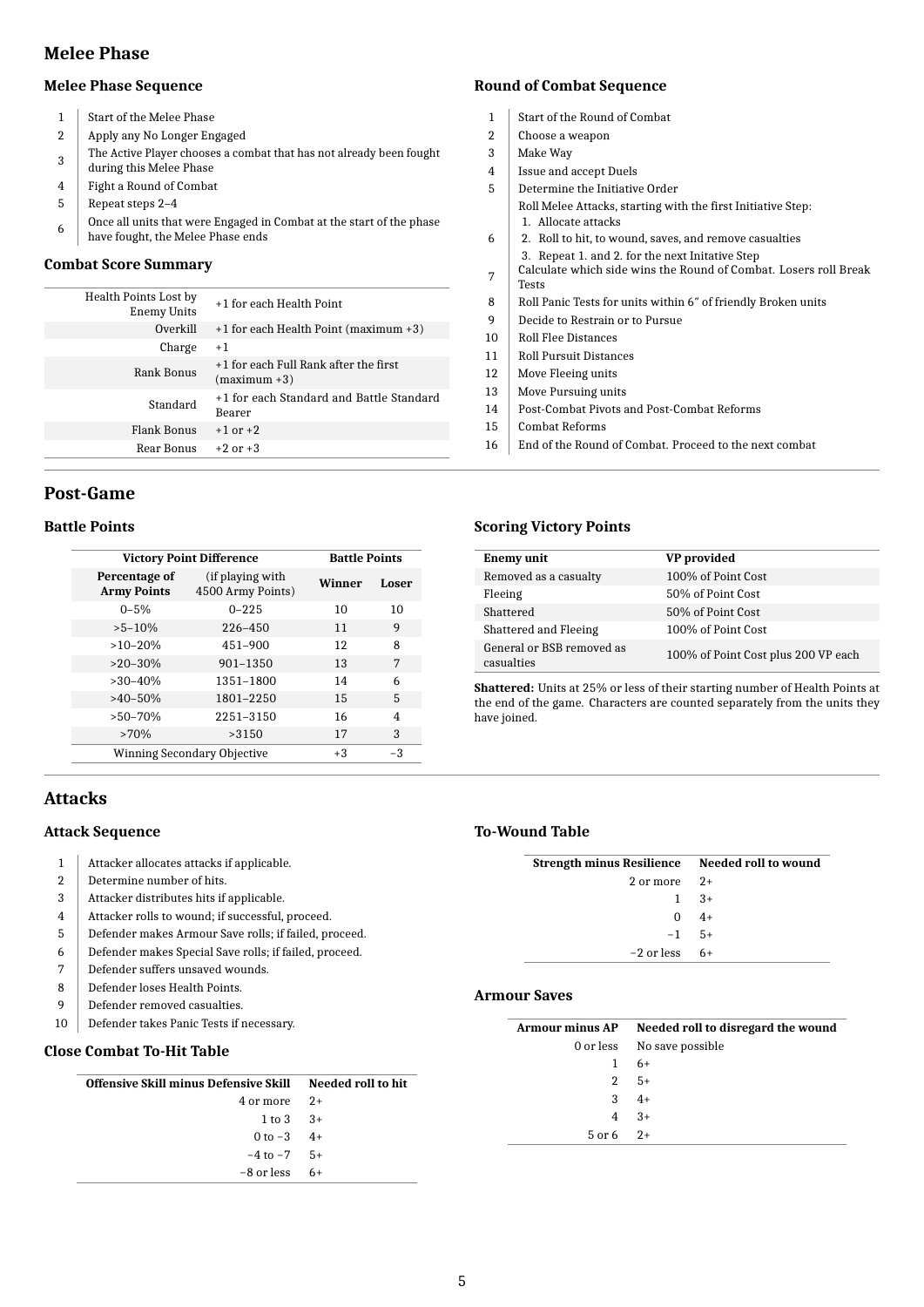# **Psychology**

### **Panic Test Triggers**

- A friendly unit is destroyed within 6″ of the unit (including Fleeing off the board).
- A friendly unit Breaks from Combat within 6″ of the unit.
- A friendly unit Flees through the unit's Unit Boundary.
- In a single phase, the unit suffers Health Point losses equal to or greater than 25% of the number of Health Points that it had at the start of the phase. This does not apply to single model units that started the game as a single model (i.e. with a starting number of 1 model on the Army List).

Units that fail a Panic Test Flee directly away from the closest enemy unit, or from the enemy unit which caused the Panic Test (Centre to Centre). Units do not take Panic Tests if they are Engaged in Combat, if they are already Fleeing, or if they already passed a Panic Test during this phase.

#### **Shaken**

A Shaken model cannot perform any of the following actions:

- Declare Charges
- Pursuit
- Overrun
- Advance Move
- March Move
- Reform (it can Combat Reform and Post-Combat Reform)
- Random Movement
- Shooting Attack

# **Probabilities**

#### **Chances to Pass a Discipline Test**

Probabilities (in percentage) to pass a Discipline Test depending on the Discipline value of the unit (after modifiers) and the available rules:

| <b>Discipline</b>        | 2  | 3  | 4  | 5   | 6  | 7  | 8  | 9  | 10 |
|--------------------------|----|----|----|-----|----|----|----|----|----|
| <b>2D6</b>               | 3  | 8  | 17 | 28  | 42 | 58 | 72 | 83 | 92 |
| $2D6 + rerol1$           | 5  | 16 | 31 | 48  | 66 | 83 | 92 | 97 | 99 |
| 2D6 + Minimised          |    | 20 | 36 | 52  | 68 | 81 | 89 | 95 | 98 |
| 2D6 + Minimised + reroll | 14 | 36 | 59 | 77  | 90 | 96 | 99 | 99 | 99 |
| 2D6 + Maximised          |    |    | 5  | 11  | 19 | 32 | 48 | 64 | 80 |
| 2D6 + Maximised + reroll |    | 4  | 10 | 20. | 35 | 54 | 73 | 87 | 96 |
|                          |    |    |    |     |    |    |    |    |    |

#### **Chances to Successfully Cast a Spell**

Mind that these probabilities slightly change when there are special Miscast Modifiers, depending on which triple leads to an automatic failure.

Probabilities (in percentage) to successfully cast a spell depending on the Casting Value of the spell (after any modifiers to the casting roll) and on the number of Magic Dice:

| <b>Casting Value</b> | $3+$ | $4+$ | $5+$ | 6+   | $7+$         | $8+$         | $9+$         | $10+$        | $11+$        | $12+$        | $13+$          | $14+$    | $15+$        | $16+$        | $17+$          | $18+$          | <b>Miscast</b> |
|----------------------|------|------|------|------|--------------|--------------|--------------|--------------|--------------|--------------|----------------|----------|--------------|--------------|----------------|----------------|----------------|
| 1D <sub>6</sub>      | 67   | 50   | 33   | 17   | $\mathbf{0}$ | $\mathbf{0}$ | $\mathbf{0}$ | $\mathbf{0}$ | $\mathbf{0}$ | $\mathbf{0}$ | $\overline{0}$ | 0        | $\mathbf{0}$ | $\mathbf{0}$ | $\Omega$       | $\overline{0}$ | $\mathbf{0}$   |
| <b>2D6</b>           | 97   | 92   | 83   | 72   | 58           | 42           | 28           | 17           | 8            | 3            | $\Omega$       | $\Omega$ | $\Omega$     | $\Omega$     | $\Omega$       | $\Omega$       | $\Omega$       |
| 3D <sub>6</sub>      | 99   | 99   | 98   | 95   | 91           | 84           | 74           | 63           | 50           | 38           | 26             | 16       | 10           | 5            | $\overline{2}$ |                | 3              |
| 4D <sub>6</sub>      | 98   | 98   | 98   | 98   | 98           | 97           | 94           | 90           | 84           | 76           | 66             | 56       | 44           | 34           | 24             | 16             | 10             |
| 5D <sub>6</sub>      | 100  | 100  | 100  | 99   | 99           | 99           | 99           | 98           | 97           | 94           | 90             | 85       | 78           | 70           | 60             | 50             | 21             |
| With Thaumaturgy:    |      |      |      |      |              |              |              |              |              |              |                |          |              |              |                |                |                |
| <b>Casting Value</b> | $3+$ | $4+$ | $5+$ | $6+$ | $7+$         | $8+$         | $9+$         | $10+$        | $11+$        | $12+$        | $13+$          | $14+$    | $15+$        | $16+$        | $17+$          | $18+$          | <b>Miscast</b> |
| 1D <sub>6</sub>      | 78   | 58   | 39   | 19   | $\Omega$     | $\Omega$     | $\Omega$     | $\Omega$     | $\Omega$     | $\Omega$     | $\Omega$       | $\Omega$ | $\Omega$     | $\Omega$     | $\Omega$       | $\Omega$       | $\Omega$       |
| <b>2D6</b>           | 99   | 99   | 94   | 85   | 73           | 57           | 38           | 23           | 11           | 4            | $\Omega$       | $\Omega$ | $\Omega$     | $\Omega$     | $\Omega$       | $\Omega$       | $\Omega$       |
| 3D <sub>6</sub>      | 99   | 99   | 99   | 99   | 98           | 95           | 89           | 80           | 68           | 54           | 39             | 36       | 15           | 7            | 3              |                | 4              |
| 4D <sub>6</sub>      | 100  | 100  | 99   | 99   | 99           | 99           | 98           | 97           | 95           | 90           | 84             | 75       | 64           | 52           | 39             | 27             | 14             |
| 5D <sub>6</sub>      | 100  | 100  | 100  | 99   | 99           | 99           | 99           | 99           | 98           | 97           | 96             | 94       | 91           | 86           | 80             | 71             | 30             |

#### **Fleeing**

When a unit is Fleeing, it cannot perform any voluntary actions (a voluntary action is an action that a unit would have the option to not perform). This includes (but is not limited to):

- Declare Charges
- Charge Reactions other than Flee
- Move in any way other than a Flee Move
- Shoot
- Channel
- Cast spells or activate One use only Special Items which need to be activated voluntarily

Models cannot receive Commanding Presence or Rally Around the Flag from a Fleeing model.

#### **Decimated**

Units at 25% or less of their starting Health Points (the number taken from the Army List), including joined Characters, are referred to as Decimated. Decimated units must take their Rally Test at half their Discipline, rounding fractions up.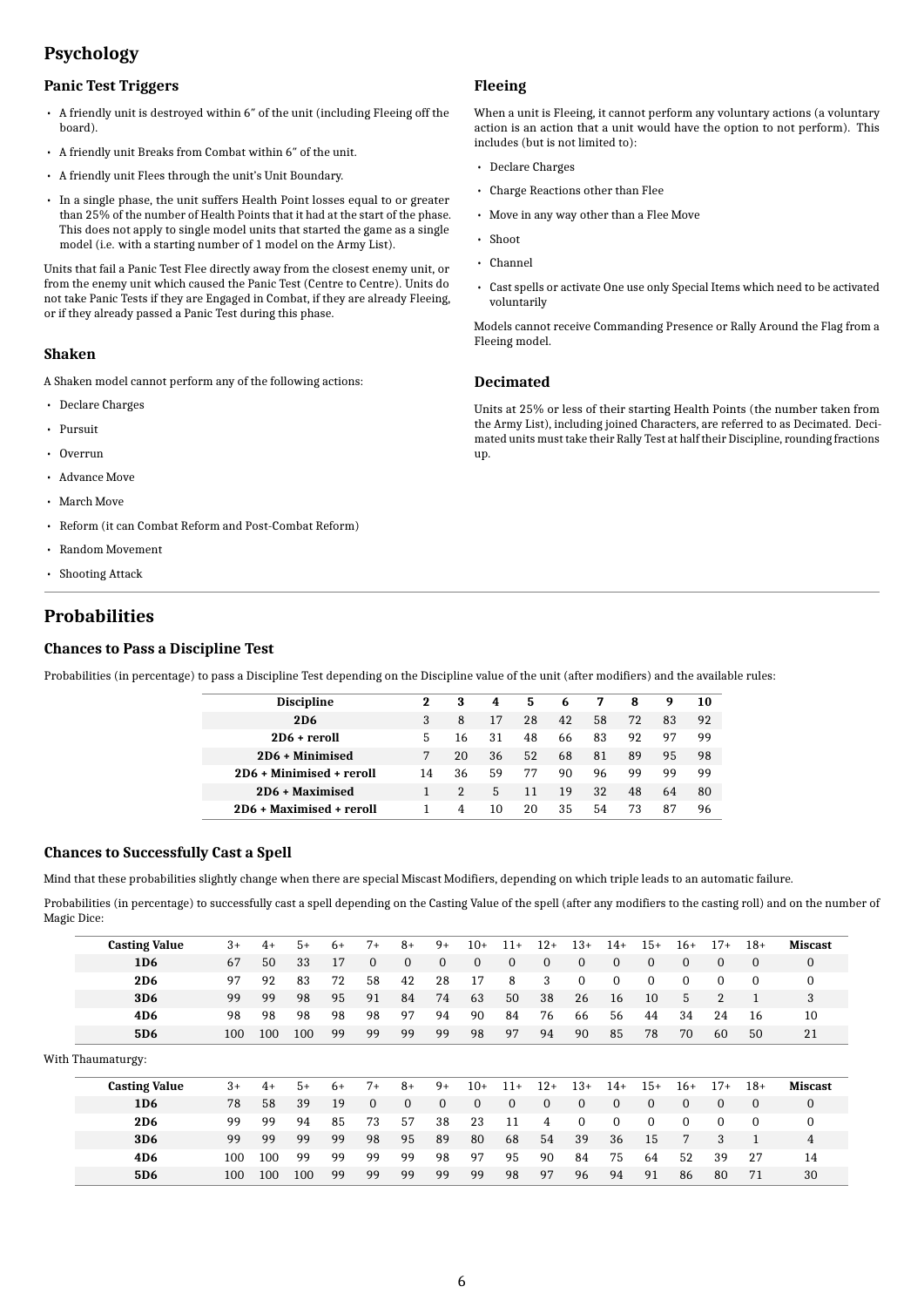### **Paths**

**TYPES** A: Augment – Da: Damage – Di: Direct – F: Focused – G: Ground – H: Hex – M: Missile – U: Universal. **RANGE** A: Aura. **DURATION** Inst: Instant – OneT: One Turn – Perm: Permanent.

|                  | A Alchemical Fire          |            | $18''$                    | Η                             |      | OneT Flammable against Melee Attacks                                                                                                                                              |
|------------------|----------------------------|------------|---------------------------|-------------------------------|------|-----------------------------------------------------------------------------------------------------------------------------------------------------------------------------------|
| <b>ALCHEMY</b>   | 1 Quicksilver Lash         | $7+$       | 24"                       | Da, H, M                      |      | Inst D3+1 hits with Flaming, Magical, AP 10, always wound on "7 - target's Arm"+                                                                                                  |
|                  | 2 Word of Iron             | $5+/9+$    | 24''/18''                 | A                             |      | OneT $\langle +1 \rangle$ {+2} Armour                                                                                                                                             |
|                  | 3 Glory of Gold            | $8+$       | 18"                       | A                             |      | OneT +1 AP, Flaming, Magical                                                                                                                                                      |
|                  |                            |            |                           |                               |      |                                                                                                                                                                                   |
|                  | 4 Silver Spike             | $6+ /9+$   | 18''/36''                 | Da, H, M                      |      | Inst 1 hit Str 4 [6], AP 10, Magical, [MW (D3)], Area Attack $(1\times5)$                                                                                                         |
|                  | 5 Corruption of Tin        | $8+$       | 36''                      | $\, {\rm H}$                  |      | Perm -1 Armour                                                                                                                                                                    |
|                  | 6 Molten Copper            | $7+$       | 24"                       | Da, H, M                      |      | Inst D3+4 hits Str as target's Arm, AP 4, Flaming, Magical                                                                                                                        |
|                  | Duality                    |            |                           |                               |      | Two versions: Cosmos (first) and Chaos (second). If spell successful, next Cosmo spell, if opposite version, gets $CV - 1$                                                        |
|                  | 1 Altered Sight            | 5+         | 24"                       | A/H                           |      | OneT +2/-2 Off, Aim improved/worsened by 1                                                                                                                                        |
|                  | 2 Truth of Time            | $5+$       | 24"                       | A/H                           |      | OneT Charge, Flee, Pursuit, Overrun: 2 times Maximised/Minimised Roll                                                                                                             |
|                  |                            |            |                           |                               |      |                                                                                                                                                                                   |
|                  | 3 Ice and Fire             | $8+$       | 24"                       | Da, H, M                      |      | Inst 2D6 hits Str 4, AP 0, Magical, reroll successful Special/Armour Saves                                                                                                        |
| COSMOLOGY        | 4 Perception of Strength   | $8+$       | 24"                       | A/H                           |      | OneT $+1/-1$ Str and AP                                                                                                                                                           |
|                  | 5 Unity in Divergence      | $9+$       | $24^{\prime\prime}$       | A                             |      | OneT All models in the unit: Aegis $(5+)$                                                                                                                                         |
|                  |                            |            |                           | Da, Di, H                     |      | Inst Each model in the unit: 1 hit Str 3, AP 0, Magical                                                                                                                           |
|                  | <b>6</b> Touch the Heart   | $7+$       | 24"                       | A, F                          |      | Recovers 1 HP                                                                                                                                                                     |
|                  |                            |            |                           | Da, F, H, M                   | Inst | 1 hit that wounds automatically, AP 10, Magical                                                                                                                                   |
|                  | The Conclave               |            |                           |                               |      | Divination Spells: $+3$ " (up to $+9$ ") range for each add. friendly Wizard within 12" of the Caster                                                                             |
|                  | A Guiding Light            |            | 12"                       | A                             |      | OneT Discipline Tests: Minimised Roll (only one instance per Magic Phase)                                                                                                         |
|                  | 1 Know Thine Enemy         | $7+12+$    | $18''/6''$ A              | A                             |      | OneT +2 Off, +2 Def, +2 Agi                                                                                                                                                       |
| DIVINATION       |                            |            |                           |                               |      |                                                                                                                                                                                   |
|                  | 2 Fate's Judgement         | $5+/9+$    | 18''                      | Da, H, M                      |      | Inst $\langle D3 \rangle$ {D6} hits that wound automatically, AP 0, Magical, no Special Saves allowed                                                                             |
|                  | 3 Scrying                  |            | $7+/12+ 18''/6''$ A       | A                             |      | OneT Distracting and Hard Target (1)                                                                                                                                              |
|                  | 4 The Stars Align          |            | $8+/12+ 18''/6''$ A       | A                             |      | OneT Divine, must reroll failed to-hit rolls with Close Combat $\langle$ and Shooting $\rangle$ Attacks                                                                           |
|                  | 5 Unerring Strike          | $9+/12+$   | 18''                      | Da, H, M                      |      | Inst 2D6 {with Maximised Roll} hits that wound on $4+$ , AP 1, Divine, Magical                                                                                                    |
|                  | <b>6</b> Portent of Doom   | 8+         | 24"                       | H                             |      | Perm $-X$ Combat Score with X = number of Characters in + 1 if at least a R&F                                                                                                     |
|                  | Nature's Call              |            |                           |                               |      | Wizards that know at least one non-Bound Druidism spell know the 0 spell in addition to their other spells                                                                        |
|                  |                            |            |                           |                               |      |                                                                                                                                                                                   |
|                  | A Fountain of Youth        |            | 18"                       | A, F                          |      | Inst $\langle$ Recovers $\rangle$ $\langle$ Raises $\rangle$ 1 HP (max. 1 HP per model and per phase)                                                                             |
|                  | 0 The Oaken Throne         | $4+$       | Caster                    |                               |      | Perm Use $\langle \rangle$ and ignore $\langle \rangle$ . No attribute. Remove a dice after Siphon the Veil to dispel                                                             |
|                  | 1 Healing Waters           | $7+ / 6+$  | 18"                       | $\boldsymbol{A}$              |      | OneT Fortitude ( $\langle 5+\rangle \langle 4+\rangle$ ). Can cast from Water Terrain                                                                                             |
| <b>DRUIDISM</b>  | 2 Master of Earth          | $6+ /5+$   | 18″                       | Da, Di, H                     |      | Inst D6 hits Str $\langle 4 \rangle \langle 5 \rangle$ , AP $\langle 1 \rangle \langle 2 \rangle$ , Magical. Can cast from Impassable Terrain                                     |
|                  | 3 Entwining Roots          | $6+ /5+$   | 12"                       | H                             |      | OneT $\langle -1 \rangle \langle -2 \rangle$ Off, $\langle -1 \rangle \langle -2 \rangle$ Def, $\langle -1 \rangle \langle -2 \rangle$ to hit with Shooting. Can cast from Forest |
|                  | 4 Summer Growth            | $11+/10+$  | 24"                       | A                             |      | Inst Raise $\langle 4 \rangle \langle 6 \rangle$ HP if Standard Inf/Beast, 1 HP if Towering, $\langle 2 \rangle \langle 3 \rangle$ HP else                                        |
|                  | 5 Stone Skin               | $10+/9+$   | 12"                       | A                             |      | OneT $\langle +2 \rangle \langle +3 \rangle$ Res. Can cast from Hill                                                                                                              |
|                  |                            |            |                           |                               |      |                                                                                                                                                                                   |
|                  | 6 Spirits of the Wood      | $7+ / 6+$  | 12"                       | ${\bf U}$                     | OneT | Forest on the target's Unit Boundary. If friendly, Strider (Forest) (if Engaged enemy: no                                                                                         |
|                  |                            |            |                           |                               |      |                                                                                                                                                                                   |
|                  |                            |            |                           |                               |      | $\text{effect}$                                                                                                                                                                   |
|                  | A Evocation of Souls       |            |                           |                               |      | Inst Gain 1 Veil Token if you have less than 3 in pool (max. 1 per phase)                                                                                                         |
|                  | 1 Spectral Blades          | $6+ /9+$   | 18″                       | A                             |      | OneT Reroll failed to-wound with Melee Attacks {and gain Lethal Strike}                                                                                                           |
|                  | 2 Whispers of the Veil     | $8+$       | 24"                       | Η                             |      | OneT -1 Res and -1 Dis (for one or more instances)                                                                                                                                |
|                  | 3 Hasten the Hour          | $7+10+$    | 24''/18''                 | Da, Di, H                     |      | Inst $\langle 1 \rangle$ {up to 3} models in target unit:1 hit that wounds automatically, AP 10, Magical                                                                          |
| OCATION          | 4 Ancestral Aid            | $6+ / 7+$  | 12''/18''                 | A                             |      | OneT Reroll failed to-hit with Close Combat Attacks                                                                                                                               |
| Ě                |                            |            |                           |                               |      |                                                                                                                                                                                   |
|                  | 5 Touch of the Reaper      | $7+ /9+$   | 24''/18''                 | Da, Di, H,<br>$\{F, M\}$      |      | Inst D3 hits Str 10, AP 10, Magical, wound against Discipline                                                                                                                     |
|                  | <b>6</b> Danse Macabre     | $6+ /9+$   | $18''/9''$ A              | A                             | Inst | $\langle 12^n \rangle$ {6"} Magical Move with Ghost Step                                                                                                                          |
|                  |                            |            |                           |                               |      |                                                                                                                                                                                   |
|                  | The Sacrifice              |            |                           |                               |      | Sacrifice X HP in a unit within 24" to get $\langle \rangle$ (before Dispelling Attempt). X = 3/2/1 if Dis without modifiers = 0-4/5-7/8-10                                       |
|                  | 1 Breath of Corruption     | $6+ / 9+$  | Cast./12"                 | $F, \{A\}$                    |      | OneT Breath Attack (Magical, Toxic) $\langle 18^n \text{ range} \rangle$ . {Target: 1 model unit/Char./Chp.}                                                                      |
|                  | 2 Hand of Glory            | $6+ / 8 +$ | Cast./12"                 | $F, \{A\}$                    |      | OneT Target: $\{1 \text{ model unit/Char./Champ.}\}$ «all models». Aegis (6+) and (+1, max. 3+)                                                                                   |
|                  | 3 The Rot Within           | $6+$       | 24"                       | H                             |      | Perm -1 Off and Def. <i>(Caster +1 Off and Def)</i>                                                                                                                               |
|                  |                            |            |                           |                               |      | D6 hits Str 4, AP 1, Magical. {Caster's unit unaffected.} \'Caster Recovers 1 HP if                                                                                               |
|                  | 4 Pentagram of Pain        | $5+/6+$    | $24''/12''$ A             | $\langle H \rangle$ , $\{U\}$ | Inst | unsaved wounds caused $\rangle\!\rangle$                                                                                                                                          |
| <b>OCCULTISM</b> |                            |            |                           |                               |      | 1 hit Str 10, AP 10, Magical, MW (D3). <i>(Within 12"</i> : choose a Char./Champ. in unit: it                                                                                     |
|                  | 5 Marked for Doom          | $9+$       | 24"                       | Da, Di, H                     | Inst | suffers the hit $\rangle\!\rangle$                                                                                                                                                |
|                  | <b>6</b> The Grave Calls   | $11+$      | 12"                       | Da, Di, H                     | Inst |                                                                                                                                                                                   |
|                  |                            |            |                           |                               |      | 2D6 hits Str 5 $\langle \langle +1 \rangle \rangle$ , AP 2 $\langle \langle +1 \rangle \rangle$ , Magical                                                                         |
|                  | A Blaze                    |            | 24"                       | Da, H, M                      |      | Inst 1 hit Str 5, AP 2, Flaming, Magical                                                                                                                                          |
|                  | 1 Fireball                 | $4+$       | $36^{\prime\prime}$       | Da, H, M                      |      | Inst D6 hits Str 4, AP 0, Flaming, Magical                                                                                                                                        |
|                  | 2 Cascading Fire           | $5+/8+$    | 24''/12''                 | $\, {\rm H}$                  |      | Inst D6/2D6 hits Str 4, AP 0, Flaming, Magical                                                                                                                                    |
|                  | 3 Flaming Swords           | $8+/11+$   | $18''/6''$ A              | $\, {\bf A}$                  |      | OneT Gains Flaming and Magical. Melee and Shooting Attacks: +1 to-wound modifier                                                                                                  |
|                  | 4 Pyroclastic Flow         | $7+10+$    | 24''/12''                 | Da, H, M                      |      | Inst 2D6/3D6 hits Str 4, AP 0, Flaming, Magical                                                                                                                                   |
| PYROMANCY        | 5 Scorching Salvo          | $8+$       | 24'' <sub>A</sub>         | Da, H                         |      | Inst D3+1 hits Str 4, AP 0, Flaming, Magical                                                                                                                                      |
|                  | <b>6</b> Enveloping Embers | $9+$       | $24^{\prime\prime}$       | Da, Di, H                     |      | Inst Each model: 1 hit Str 3, AP 0, Flaming, Magical                                                                                                                              |
|                  | A Scarification            |            | Caster                    |                               |      |                                                                                                                                                                                   |
|                  |                            |            |                           |                               |      | OneT Can never be wounded on better than 5+ by Melee Attacks                                                                                                                      |
|                  | 1 Awaken the Beast         | $6+/7+$    | $18^{\prime\prime}$       | A                             |      | OneT Gains $\langle +1 \text{ Str} \text{ and } AP \rangle \{+1 \text{ Res}\}\$                                                                                                   |
|                  | 2 Swarm of Insects         | $5+/8+$    | 24''/48''                 | Da, H, M                      |      | Perm 5D6 hits Str 1, AP 0, Magical. If unsaved wounds, -1 to hit with Shooting until move                                                                                         |
|                  | 3 Savage Fury              | $5+/8+$    | 12''/24''                 | U                             |      | OneT Gains Battle Focus, Fearless, and Frenzy                                                                                                                                     |
|                  | 4 Chilling Howl            | $6+/10+$   | 36"                       | Η                             |      | OneT Units within $\langle 6^n \rangle$ {12"} when spell cast: -1 to wound with $\langle$ Shooting $\rangle$ {Ranged}                                                             |
| SHAMANISM        | 5 Totemic Summon           | $10+/12+$  | 96"<br>$9+/11+ 18''/36''$ | G                             |      | Inst Summon a Totemic Beast within $\langle 1'' \rangle$ $\{10''\}$ of the Board Edge<br>OneT -1 to-hit modifier, treats all Terrain (including Open) as DT (2)                   |